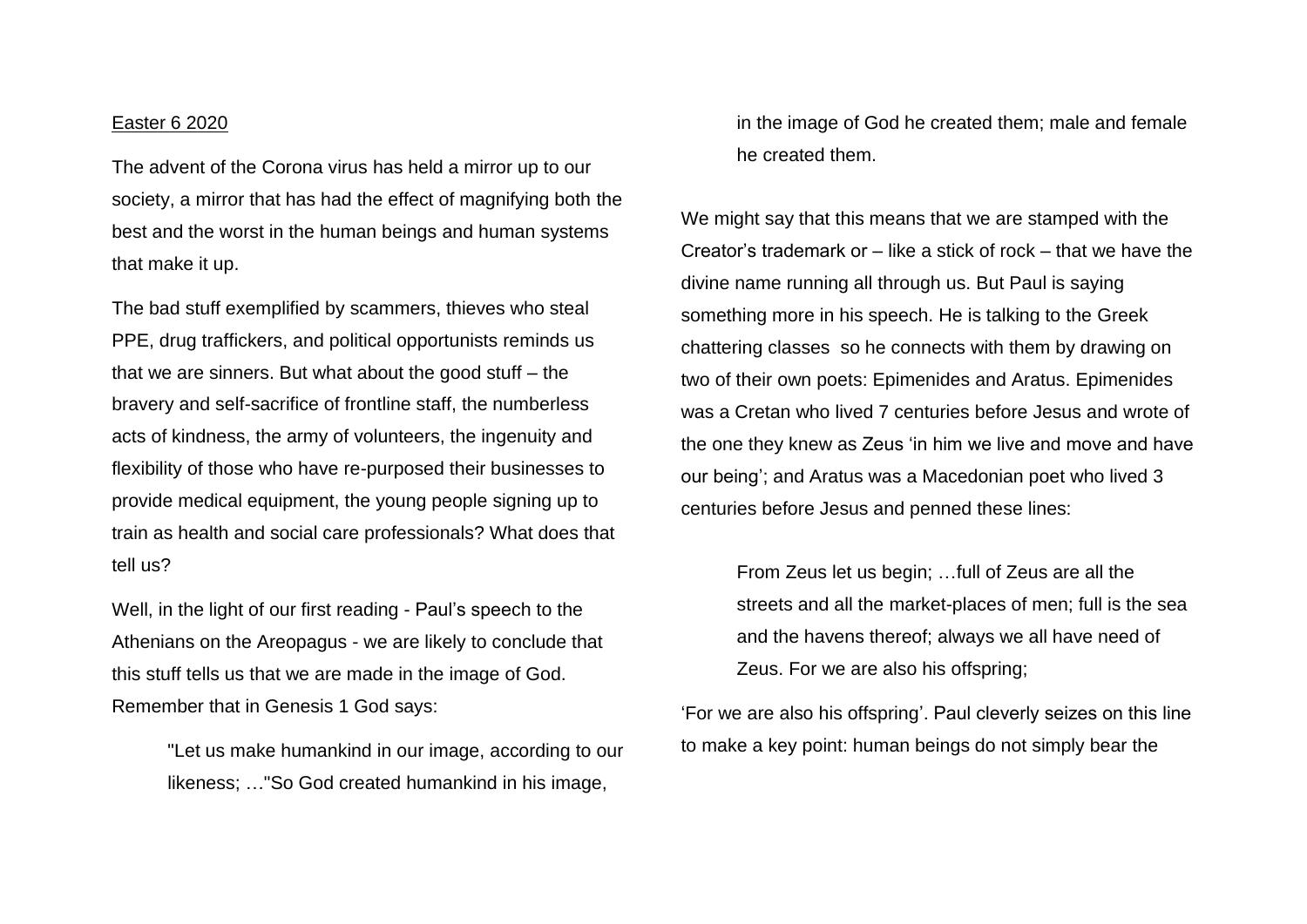mark of God, we are God's children – being made in the image of God is about family resemblance.

And this is Paul's central point, we are created for a relationship with God - and it's not the kind of relationship that we might have with an object but with a person like ourselves.

Of course telling the difference between persons and objects can be difficult. The Athenians had built many statues in the public squares. These may have been beautiful and valuable but they were not people; yet they seemed to treat them as if they were. On the other hand it is very easy to treat people as if they were objects: this is done in obvious ways in modern day slavery and the sex industry – and of course the two are linked. But in more subtle ways it is possible for us to use people for our own ends, and even to create and craft them in our own image, to project our desires and fears on to them, to blame them for our faults, to admire them insofar as they reflect our glory. Some people enslave their own children psychologically in this way, but thinkers like Sigmund Freud and Rene Girard have pointed out that we are all prone to this.

And we can approach God this way too, creating someone who will give us our heart's desire or someone rather like ourselves. The Jesuit scholar George Tyrrell once said that the quest for the real Jesus behind 2,000 years of church history is like peering into a dark well and finding your own face at the bottom reflected back at you.

Perhaps we do this because we assume that God is unknowable: the mysterious transcendent, wholly other, unknown God. So we fall back on idols: half-baked reconstructions, dry philosophical arguments, wishful fantasies, and projections, even empty religion. Or we take the more honest road of agnosticism.

But this is where Paul breaks in with his bold and astonishing claim, 'What therefore you worship as unknown, this I proclaim to you.'

God can be known: we only need to reach out, to grope and he is waiting to take our hand, for Paul says, 'he is not far from each one of us.' What we thought was beyond our grasp has reached out to touch us; what we thought transcendent is in fact immanent. In the words of Jesus, 'The kingdom of God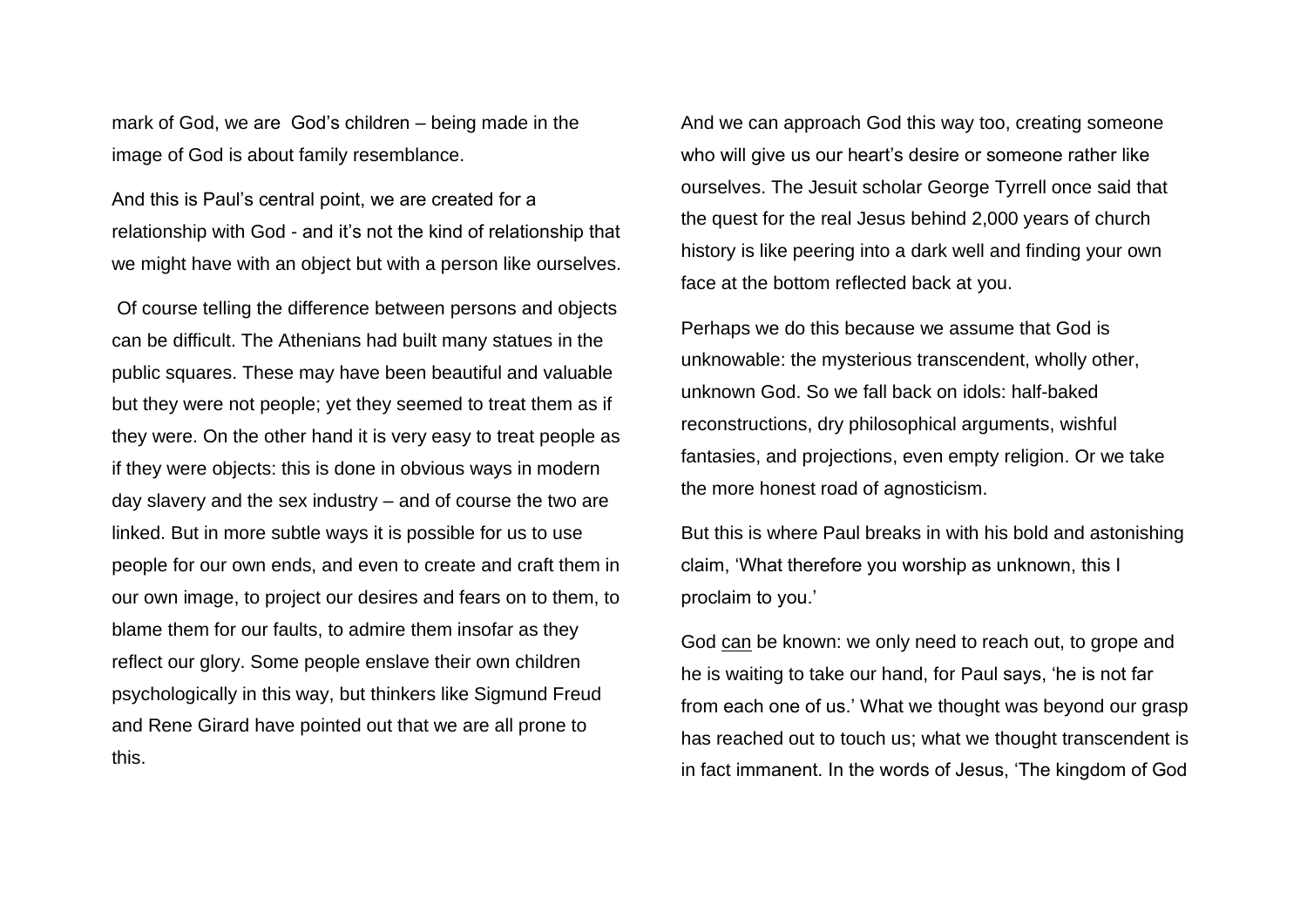has drawn near.' And it has drawn near in the person of Jesus, as two people discovered on that first Easter Sunday as they walked to Emmaus.

This one who draws near is a stranger. (Just before our reading begins the Athenians say of Paul's teaching 'It sounds rather strange to us.'); and precisely because Jesus is strange and somewhat mercurial he resists our attempts at projection and out attempts to assign him to box and shut the lid (You'll recall that they tried that on Good Friday and it didn't work).

He is who he is, and as such he enables us to love. For all genuine love relationships begin with seeing the other not as belonging to us but as his or her own person.

Yet Jesus is an oddly familiar stranger because he is also our brother, the offspring of the living God. He is familiar because he is family. Our recognition of Jesus comes through the remembrance, however faint, that we too are God's children. We are drawn to Jesus because we are made in God's image, and this movement, coming from a kind of homing instinct, is what the Bible describes as *metanoia* – the change of direction that leads to faith.

The homing instinct is there in all of us whatever our background and culture – a deep-seated intuitive tendency to grope for God.

It's an instinct that seems to come to life in critical situations, and we've seen evidence of it during the present crisis – with at least two surveys showing an increase in virtual church attendance, prayer and spiritual practices, and an openness to belief in God and life beyond death, particularly in young adults. This should not be dismissed but treasured and nurtured as the stirrings of faith in those created in God's image; and we as churches need urgently to work out how we might do this.

But there is something else at work, not so much about creation but redemption. For in and because of Jesus human beings are raised up to our full stature, are able to remember who we are and begin to live up to it. Paul is very clear at the end of his speech that Jesus is a man – a human being who has been raised from the dead. In his first letter to the Corinthians he says something similar: